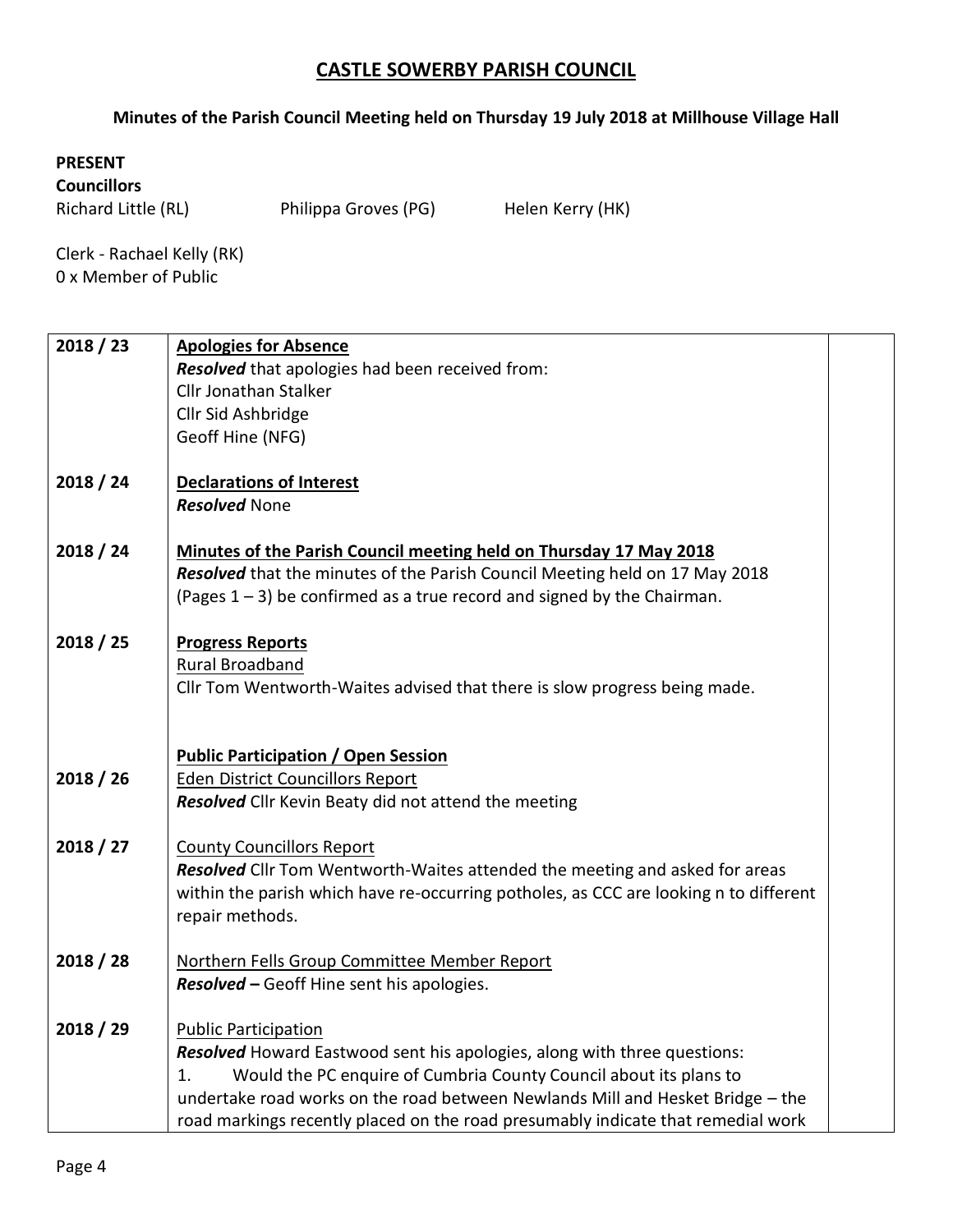|           | is imminent. I ask about this in the hope that works will not interfere with Hesket<br>Newmarket Show (1st Sept) as similar works did to the closure of Hesket Bridge a                                                                                                                                                                                                                                                                                                                                                                                                                                                                   |         |           |  |
|-----------|-------------------------------------------------------------------------------------------------------------------------------------------------------------------------------------------------------------------------------------------------------------------------------------------------------------------------------------------------------------------------------------------------------------------------------------------------------------------------------------------------------------------------------------------------------------------------------------------------------------------------------------------|---------|-----------|--|
|           | few years ago?                                                                                                                                                                                                                                                                                                                                                                                                                                                                                                                                                                                                                            |         |           |  |
|           | Clerk to contact CCC regarding this, as CSPC have not received any information.                                                                                                                                                                                                                                                                                                                                                                                                                                                                                                                                                           |         |           |  |
|           | 2.<br>Does the Parish Council have plans to spend the current Council Tax payers<br>funds of over £7.2K during the current financial year. If so, what are these plans?<br>Yes - to be discussed under item XXX                                                                                                                                                                                                                                                                                                                                                                                                                           |         |           |  |
|           | Any news on the future of the street light in Millhouse $-$ who currently pays for<br>3.<br>the electricity and by what mechanism?                                                                                                                                                                                                                                                                                                                                                                                                                                                                                                        |         |           |  |
|           | The light is not one being offered to CSPC under the approved lighting scheme, it is<br>currently paid for by EDC                                                                                                                                                                                                                                                                                                                                                                                                                                                                                                                         |         | <b>RK</b> |  |
| 2018 / 30 | <b>Planning Matters</b><br>Resolved that the following applications were received from Eden District Council.<br>The Clerk to inform EDC of the Councils' observations as follows:<br>None                                                                                                                                                                                                                                                                                                                                                                                                                                                |         |           |  |
|           | Resolved to note the decisions of Eden District Council with regard to the following<br>applications:<br>None                                                                                                                                                                                                                                                                                                                                                                                                                                                                                                                             |         |           |  |
| 2018 / 31 | <b>Financial Records</b><br>Resolved that the funds currently stand at £7,266.09 and be received and noted.                                                                                                                                                                                                                                                                                                                                                                                                                                                                                                                               |         |           |  |
| 2018 / 32 | <b>Resolved</b> that the Chairman was authorised to sign the cash book / bank<br>reconciliation                                                                                                                                                                                                                                                                                                                                                                                                                                                                                                                                           |         |           |  |
| 2018 / 33 | Resolved that the following payments be made:                                                                                                                                                                                                                                                                                                                                                                                                                                                                                                                                                                                             |         |           |  |
|           | R Kelly Wages & Expenses                                                                                                                                                                                                                                                                                                                                                                                                                                                                                                                                                                                                                  | £146.23 |           |  |
|           | <b>HMRC</b>                                                                                                                                                                                                                                                                                                                                                                                                                                                                                                                                                                                                                               | £26.00  |           |  |
| 2018 / 34 | <b>Schedule of Correspondence, Notices, Publications &amp; Matters Arising</b><br>CSPC discussed projects which funds could be spent on. It was agreed that the<br>signpost restoration and new grit bins around the parish would be beneficial. It was<br>agreed for the Clerk to contact CCC regarding costs and permissions regarding the<br>grit bins, and to contact the contractor regarding the sign posts. To be discussed at<br>the September meeting, once the above has been clarified the clerk to arrange to<br>have copies of maps of the parish so that they can be plotted with where grit bins<br>would be best located. |         |           |  |
|           |                                                                                                                                                                                                                                                                                                                                                                                                                                                                                                                                                                                                                                           |         |           |  |
| 2018 / 35 | <b>Councillor Matters</b><br>Self seeding Ash trees are growing at the bottom of Millhouse Bridge and causing<br>damage                                                                                                                                                                                                                                                                                                                                                                                                                                                                                                                   |         |           |  |